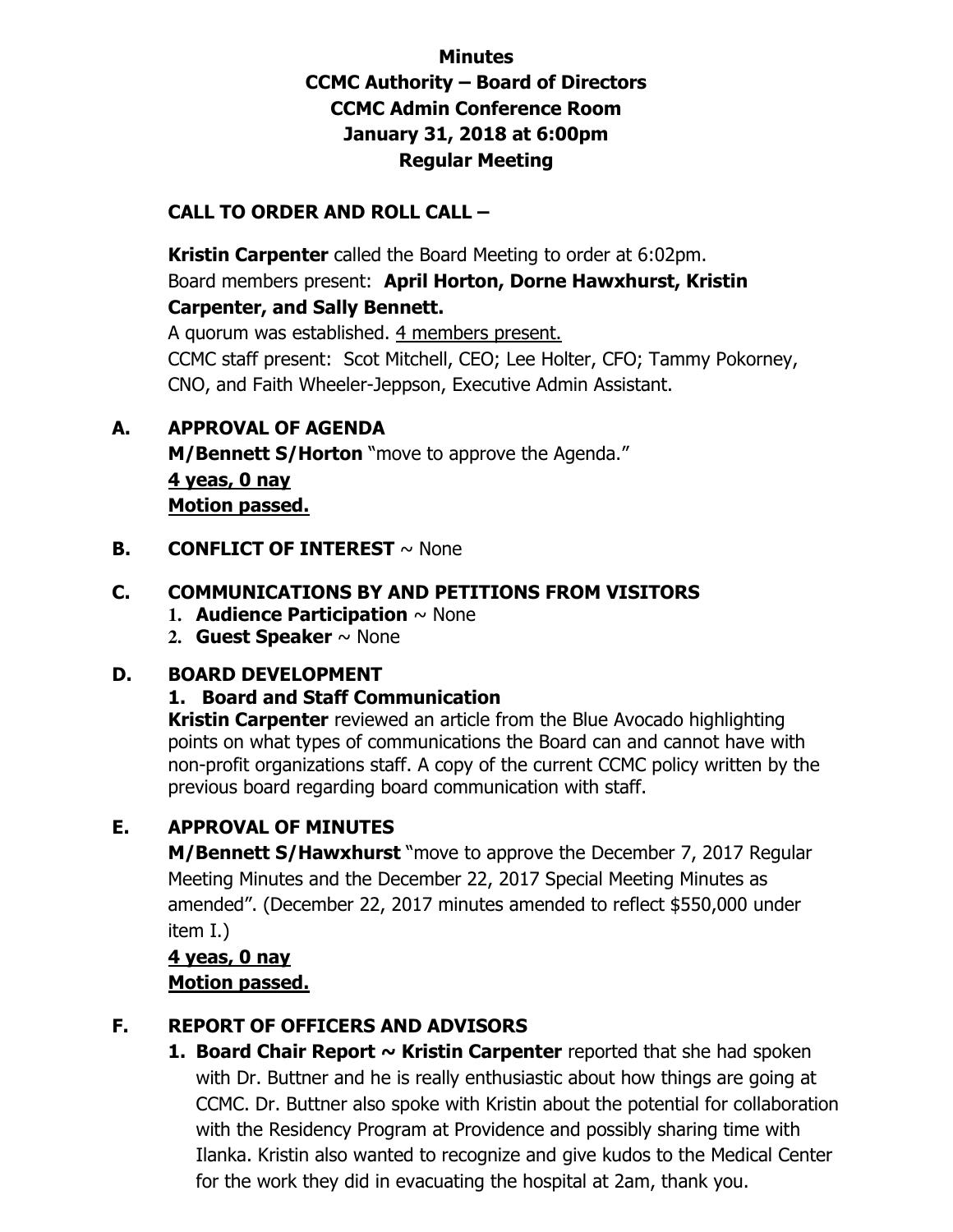- **2. CEO's Report**  $\sim$  Scot Mitchell, CEO reported that his written CEO report is in the packet, and that the new format is reflective of our strategic plan. The Federal Statement of Deficiencies has been received and the Plans of Correction have been submitted. A Lunch with the CEO has been scheduled for February 20, 2018, Scot asked for a Board member to attend, and Kristin offered to attend the February lunch. Scot has been working on ways to reduce the expenses with Health Insurance, he will be providing more details as they come available.
- **3. Finance Report**  $\sim$  Lee Holter, CFO reviewed the November 2017 financial information provided in the packet with the board. A few highlights on the Dash board, cash was up at the beginning of the month, as was accounts payable. The Days in AR are down, and Net Income YTD is down \$315,000 compared to last year we're doing better. Swing Bed Acute Census is at 5.6 compared to .5 this time last year.
- **4. Quality Improvement Quarterly Report** ~ Tammy Pokorney, CNO explained to the board what the QAPI program is and why it is essential to have one, along with a PIP (Performance Improvement Project). She also explained that Point Click Care is the EHR for Long Term Care and the first phase goes live tomorrow, and Relias will be the new learning/training management program for the facility will go live the middle of March, and this all marries up with ADP on the HR onboarding portion.

# **G. CORRESPONDENCE** ~ None

# **H. ACTION ITEMS**

# 1. **The 2018 Quality Assurance Performance Program (QAPI) Plan M/Hawxhurst S/Bennett** "I move that the CCMC Authority Board of Directors approve the 2018 Quality Assurance Performance Program (QAPI) Plan."

# **4 yeas, 0 nay**

**Motion passed.** 

# **2. IT Support Service Provider**

**M/Bennett S/Horton** "I move that the CCMC Authority Board of Directors authorize Scot Mitchell, CEO to enter into an agreement with Arctic IT to provide IT support services to CCMC."

# **4 yeas, 0 nay Motion passed.**

# **3. Electronic Health Record System**

**M/Horton S/Bennett** "I move that the CCMC Authority Board of Directors authorizes Scot Mitchell, CEO to enter into an agreement with Evident, LLC and TruBridge to move forward with the purchase and implementation of a new CCMC Electronic Health Record system."

# **3 yeas, 1 nay**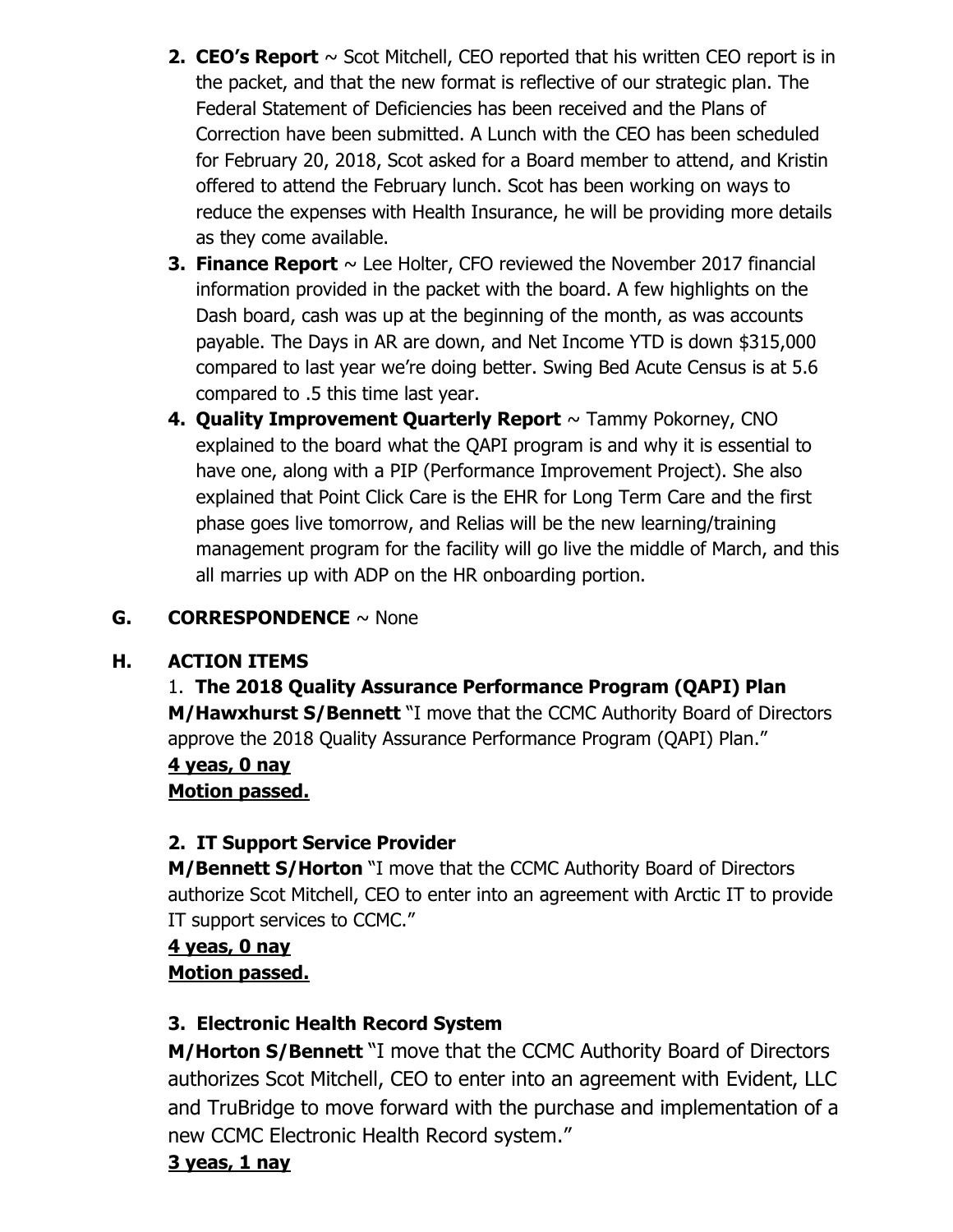#### **Motion passed.**

#### **I. DISCUSSION ITEMS**

**1. Response to Earthquake and Tsunami on January 23rd, 2018. Scot Mitchell** provided a timeline of the hospital response, the notification of the ICS, staff recall notification and full evacuation of patients/residents from the time that he realized that we had a tsunami warning until all residents/patients were safely returned back to CCMC from the evacuation site without incident.

# **3. Strategic Planning**

**Scot Mitchell** provided a tutorial to the Board on how to access and use the CCMC Strategic Planning webpage. The Organizational Chart section with the employees, their position within the facility and their goals were reviewed. The next section shown was marked Mission which includes the Stakeholder Needs, Mission, Vision, and Values. The Strategy section was reviewed, that category has the Strategic Objectives which are based on the Studer Group Pillars of Excellence. Those include Service, Quality, Finance, People, Growth, Community, and CCMC's Action Items from the 2017 LTC Survey. Goals is the next group, within Goals there are strategies, goals and then tasks that are assigned to specific employees. There is a section to provide updates on the progress of each task as work has been done. There is a section for Graphs, and the last is the Dashboard. The Board has been set up on this system so you can go in and look at the progress.

# **J. AUDIENCE PARTICIPATION - None**

# **K. BOARD MEMBERS COMMENTS**

**Carpenter ~** Kudo on the evacuation, and again I think that Dr. Buttner is pretty excited to get involved in the Cordova Community. **Hawxhurst ~** I echo what Kristin said. **Bennett**  $\sim$  Good job. **Horton**  $\sim$  **Good job.** 

# **L. EXECUTIVE SESSION**

# **1. Pursuant to AS 42.40.170 Executive Sessions; please see reason #3.**

**M/Hawxhurst S/Bennett** "I move to go into Executive Session for matters which by law, municipal charter, or ordinance are required to be confidential and matters involving consideration of governmental records that by law are not subject to public disclosure."

The Board entered into the Executive Session at 9:05pm

The Board came out of Executive Session at 9:43pm

# **M. ADJOURNMENT**